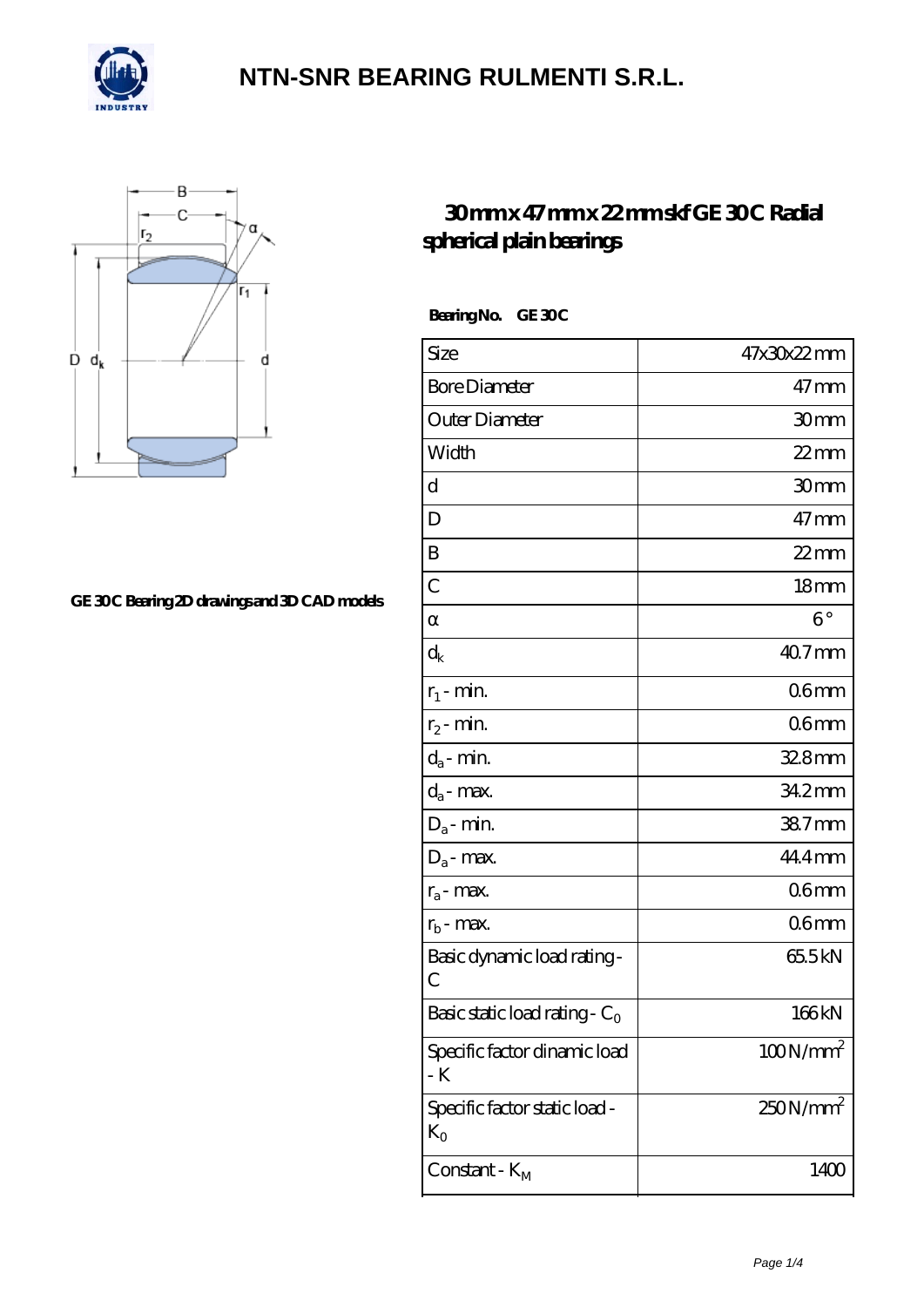

| Category                 | Spherical Plain Bearings -<br>Radial                                                                                                                                                                    |
|--------------------------|---------------------------------------------------------------------------------------------------------------------------------------------------------------------------------------------------------|
| Inventory                | Q0                                                                                                                                                                                                      |
| Manufacturer Name        | <b>SKF</b>                                                                                                                                                                                              |
| Minimum Buy Quantity     | N/A                                                                                                                                                                                                     |
| Weight / Kilogram        | 0.156                                                                                                                                                                                                   |
| Product Group            | <b>BO4264</b>                                                                                                                                                                                           |
| Self Aligning            | Yes                                                                                                                                                                                                     |
| Rolling Element          | Spherical Plain                                                                                                                                                                                         |
| Material - Outer Member  | Steel                                                                                                                                                                                                   |
| Material - Ball          | Steel                                                                                                                                                                                                   |
| Material - Liner         | <b>Teflon Sintered Bronze</b>                                                                                                                                                                           |
| Relubricatable           | No                                                                                                                                                                                                      |
| Enclosure                | Open                                                                                                                                                                                                    |
| <b>Other Features</b>    | 2 Piece   Maintenance Free  <br>Chrome Plated Ball   Self<br>Lubricating                                                                                                                                |
| Long Description         | <b>30MM Bore; 18MM</b><br>Housing Width; 47MM<br>Outside Diameter; Spherical<br>Plain; Steel Outer Member;<br>Steel Ball; Teflon Sintered<br>Bronze Liner; 22MM<br>Overall Width; Not<br>Relubricatable |
| Inch - Metric            | Metric                                                                                                                                                                                                  |
| Category                 | Plain Bearings Spherical<br>Radial                                                                                                                                                                      |
| <b>UNSPSC</b>            | 31171515                                                                                                                                                                                                |
| Harmonized Tariff Code   | 8483308070                                                                                                                                                                                              |
| Noun                     | Bearing                                                                                                                                                                                                 |
| Keyword 3                | Spherical                                                                                                                                                                                               |
| <b>Keyword String</b>    | Plain Spherical Radial                                                                                                                                                                                  |
| Manufacturer URL         | http://www.skf.com                                                                                                                                                                                      |
| Manufacturer Item Number | GE 30C                                                                                                                                                                                                  |
| Weight/LBS               | 0353                                                                                                                                                                                                    |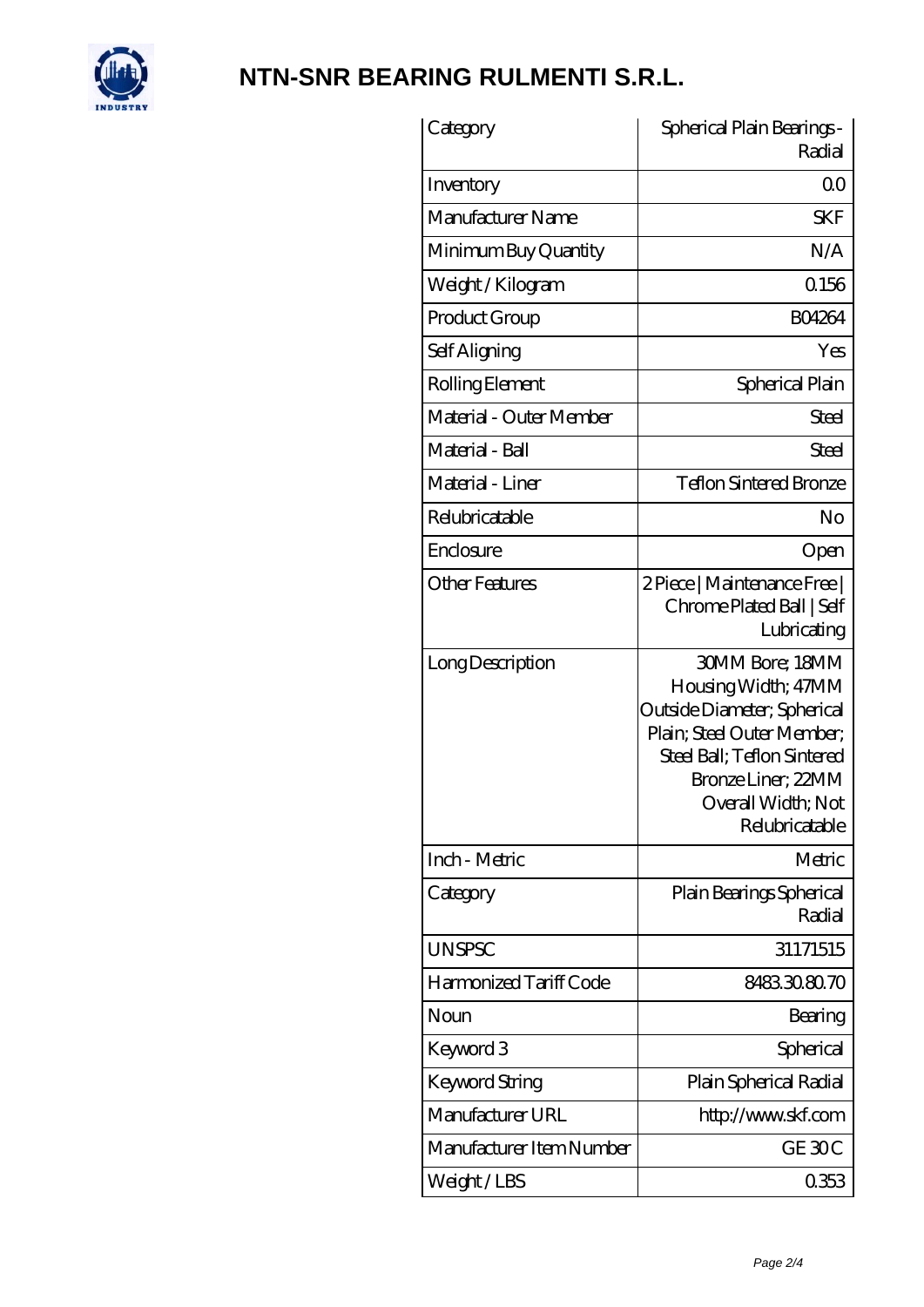

| Outside Diameter                                | 1.85Inch   47 Millimeter                        |
|-------------------------------------------------|-------------------------------------------------|
| Bore                                            | 1.181 Inch   30Millimeter                       |
| Housing Width                                   | Q709Inch   18Millimeter                         |
| Overall Width                                   | 0866Inch   22 Millimeter                        |
| bore diameter:                                  | 30mm                                            |
| outer ring width:                               | 18 <sub>mm</sub>                                |
| outside diameter:                               | $47 \,\mathrm{mm}$                              |
| grade:                                          | Commercial/Industrial                           |
| misalignment angle:                             | $6^{\circ}$                                     |
| race material:                                  | PTFE Composite                                  |
| inner ring width:                               | $22$ mm                                         |
| overall width:                                  | $22$ mm                                         |
| bearing type:                                   | Radial                                          |
| radial static load capacity:                    | 166kN                                           |
| lubrication type:                               | Maintenance Free/Self-<br>Lubricating           |
| radial dynamic load<br>capacity:                | 655kN                                           |
| closure type:                                   | Open                                            |
| operating temperature<br>range:                 | $-50$ to + 150° C° F                            |
| outer ring material:                            | Steel                                           |
| manufacturer upc number:                        | 7316576609312                                   |
| inner ring material:                            | Steel                                           |
| Lubricant                                       | Maintenance free –<br>$\rm{dry}$<br>lubrication |
| Design (sliding contact<br>surface combination) | Steel/PTFE sintered bronze                      |
| Sealing solution                                |                                                 |
|                                                 | $6^{\circ}$                                     |
| $\mathrm{d}_{\mathrm{k}}$                       | $407$ mm                                        |
| $r_1$ min.                                      | 06 <sub>mm</sub>                                |
| $r_2$ min.                                      | 06 <sub>mm</sub>                                |
| $d_a$ min.                                      | $328$ mm                                        |